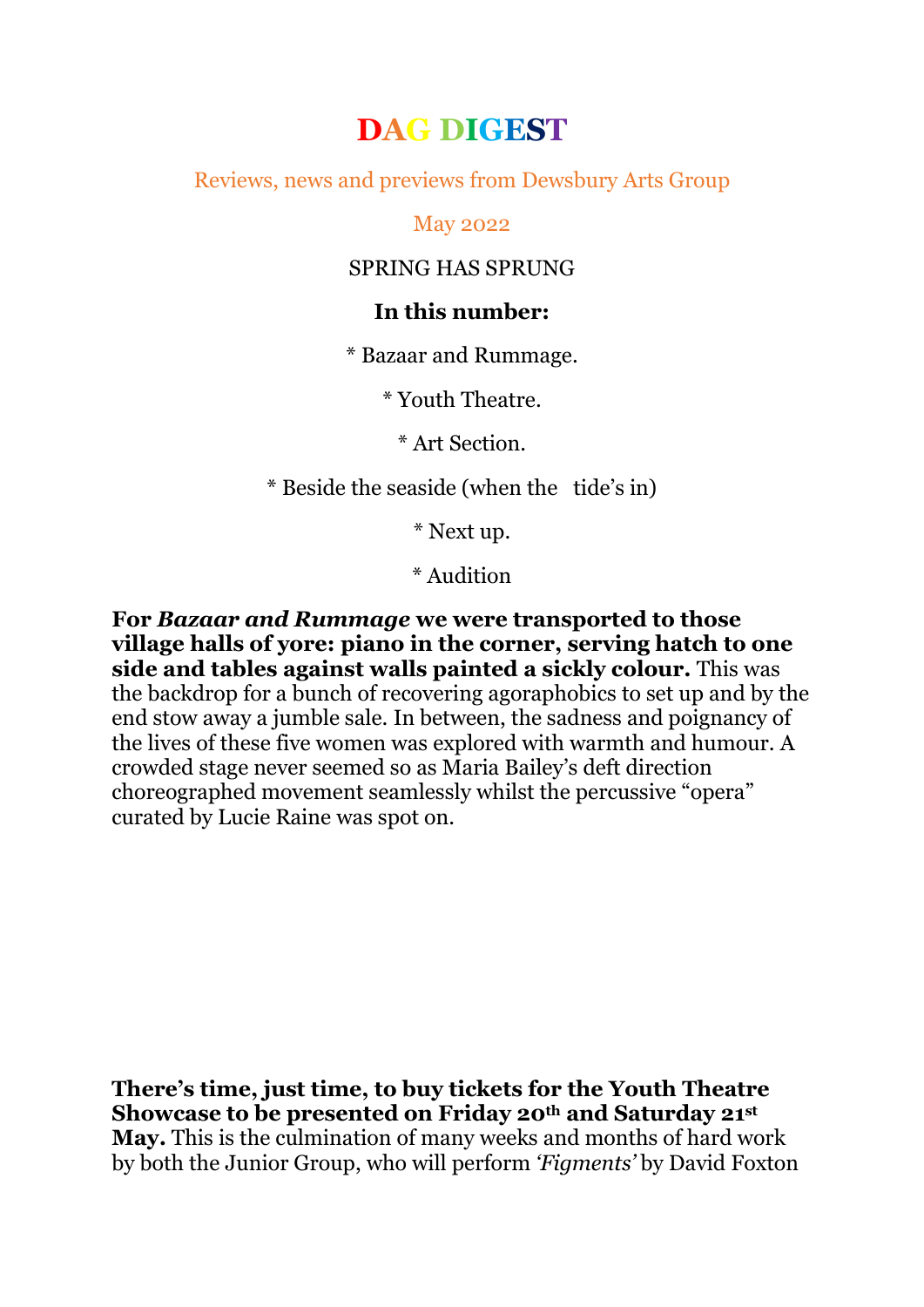and the Senior Group who will perform '*The Searchers'* also by David Foxton. The latter has never been performed before by the Group. A glance at the picture wall in the bar will show that youth classes were where it all started for many who went in to the professional theatre. Come along and feed on their energy and enthusiasm; they deserve it.

**Although, currently, youth classes are full, we are now taking names for the September 2022.** Classes are for children who will be 11 and going into year 7 in September 2022. If you wish to put your child's name down or know of anyone who is interested, please email [dagyouth@btinternet.com](mailto:dagyouth@btinternet.com) or contact Maria Bailey on 07586 297492.

**Live drawing sessions continue on Wednesdays between 7 and 9 p.m.** These sessions are open to all members of the group. Whilst there is no tuition as such for absolute beginners, materials and friendly encouragement are readily to hand. For more information contact Art Secretary Zahoor Sakharker (07979316858 [haseemmultimedia@gmail.com\)](mailto:haseemmultimedia@gmail.com)

### **AUDITION**

*UP 'N' UNDER II* by John Godber.

*Tuesday 7th June 2022 from 7.30*

Please see details attached.

**Please note that auditions are by appointment. Please therefore see the details attached and if you are interested in being part of the team book your slot with the director Stuart Marshall**